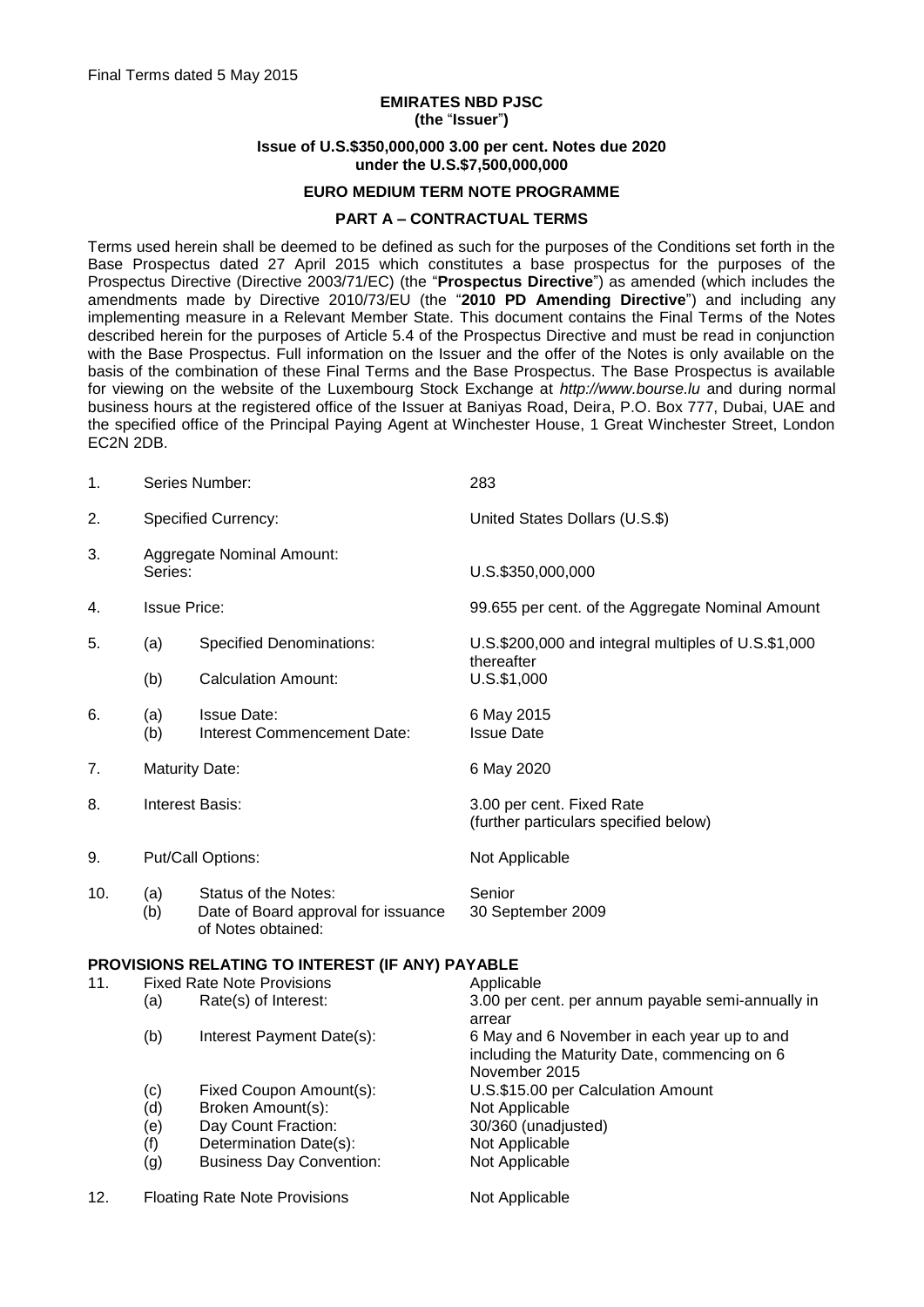| 13.                                                                                                    | <b>Zero Coupon Note Provisions</b>                                                                                                           | Not Applicable                                                                                                                     |  |  |  |
|--------------------------------------------------------------------------------------------------------|----------------------------------------------------------------------------------------------------------------------------------------------|------------------------------------------------------------------------------------------------------------------------------------|--|--|--|
| 14.                                                                                                    | Details relating to Partly Paid Notes:                                                                                                       | Not Applicable                                                                                                                     |  |  |  |
| 15.                                                                                                    | <b>Reset Note Provisions:</b>                                                                                                                | Not Applicable                                                                                                                     |  |  |  |
| 16.                                                                                                    | <b>Issuer Call:</b>                                                                                                                          | Not Applicable                                                                                                                     |  |  |  |
| 17.                                                                                                    | <b>Investor Put:</b>                                                                                                                         | <b>Not Applicable</b>                                                                                                              |  |  |  |
| 18.                                                                                                    | <b>Regulatory Call:</b>                                                                                                                      | Not Applicable                                                                                                                     |  |  |  |
| 19.                                                                                                    | <b>PROVISIONS RELATING TO REDEMPTION</b><br>Early Redemption Amount payable on<br>redemption for taxation reasons or on event<br>of default: | U.S.\$1,000 per Calculation Amount                                                                                                 |  |  |  |
| <b>GENEREAL PROVISIONS APPLICABLE TO THE NOTES</b><br>Form of Notes:<br><b>Registered Notes</b><br>20. |                                                                                                                                              |                                                                                                                                    |  |  |  |
|                                                                                                        |                                                                                                                                              | Registered Global Note registered in the name of a<br>nominee for a common depositary for Euroclear and<br>Clearstream, Luxembourg |  |  |  |

Reg. S Compliance Category 2; TEFRA not applicable

Additional Financial Centre(s) or other  $21.$ special provisions relating to Payment Dates:  $22.$ Talons for future Coupons or Receipts to be attached to Definitive Bearer Notes (and

dates on which such Talons mature):

Signed on behalf of Emirates NBD PJSC:

By:<br>Duly authorised

By: Duly authorised

**Ammar Alhaj Director** Global Funding & Principal Investments<br>Global Markets & Treasury

Not Applicable

 $\mathsf{No}$ 

Aazar Ali Khwaja **Group Treasurer**